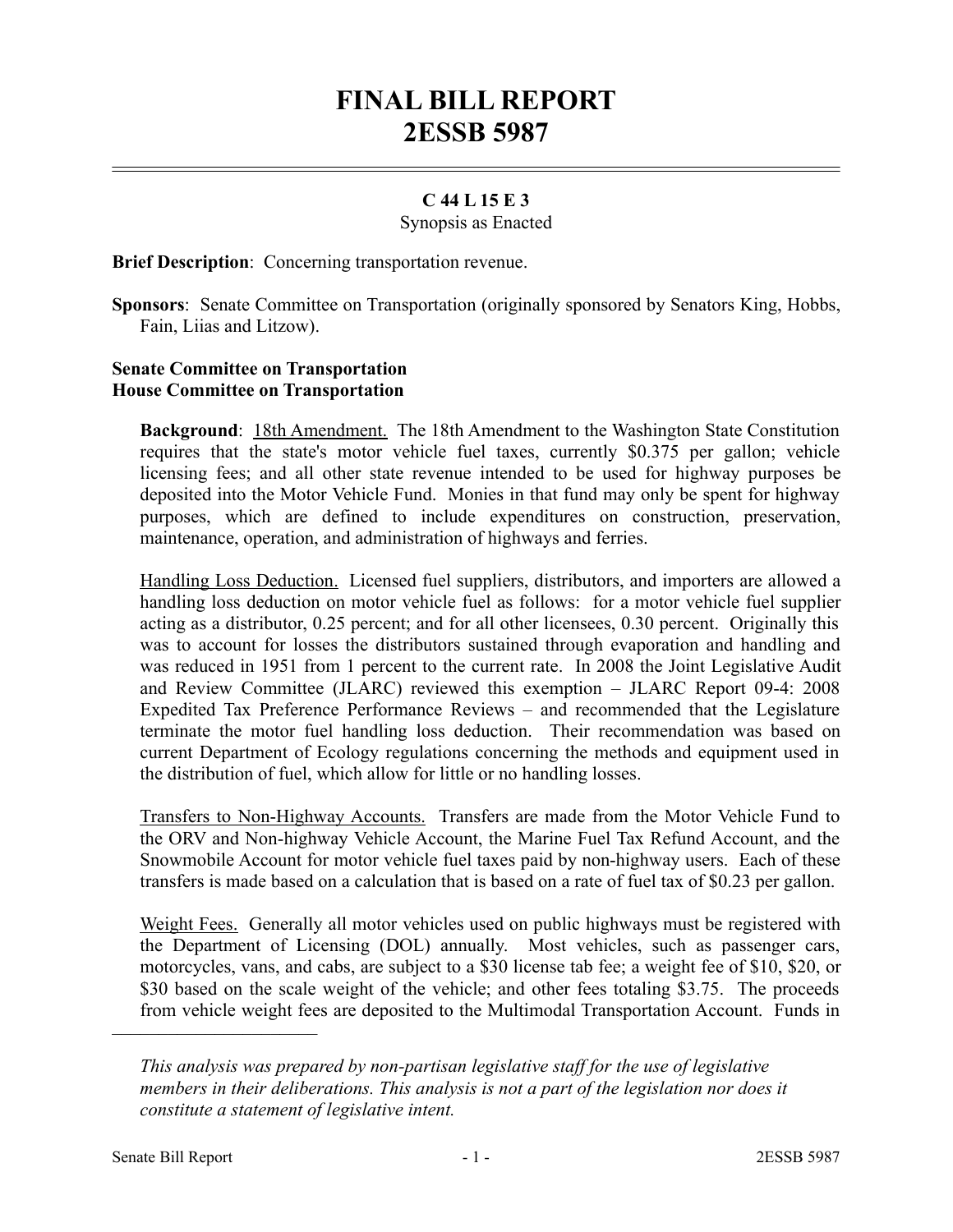the Multimodal Transportation Account are used for transportation purposes, which is broader than highway purposes and can include public transportation and rail.

License Fee by Weight. In lieu of the vehicle license fee and weight fees, trucks, buses, and for-hire vehicles are subject to a license fee based on gross vehicle weight (GVW). The license fee by weight ranges from \$38 for a 4000 pound vehicle to \$3,400 for a 105,500 pound vehicle, in addition to a \$3 filing fee. Proceeds from the license fee by weight are deposited into various accounts within the Motor Vehicle Fund.

Electric Vehicle Fee. In addition to any other fees due at annual vehicle registration, vehicles that are powered by electricity are subject to a licensing fee of \$100 which is deposited into the Motor Vehicle Fund. If in any year proceeds from the electric vehicle fee are more than \$1 million, 15 percent of the total funds must be deposited to the Transportation Improvement Account and 15 percent must be deposited to the Rural Arterial Trust Account.

Commercial Driver's Licenses. Any driver over 18 years of age with a valid driver's license can apply for a commercial driver instruction permit. To receive a commercial driver instruction permit, the person must pass a knowledge test. There is a \$10 application fee. Prior to being issued a commercial driver's license (CDL) an applicant must have successfully completed a course of instruction in the operation of a commercial motor vehicle or have been certified by an employer as having the skills and training necessary to operate a commercial motor vehicle safely, and have passed a knowledge and skills test. An applicant must pay a fee of no more than \$10 for each knowledge examination and a fee of no more than \$100 for the skills examination; however, if the applicant's primary use of a CDL is for public benefit not-for-profit corporations that are federally supported head start programs, or public not-for-profit corporations that support early childhood education and assistance programs, then the applicant must a pay a fee of no more than \$75 for the skills examination. A person who has been disqualified from operating a commercial motor vehicle may apply for a reinstatement of a CDL with a payment of \$20 after the appropriate disqualification time period has expired.

Enhanced Driver's Licenses and Indenticards. The enhanced driver license (EDL) or enhanced ID card (EID) may be issued to a Washington resident that is also a United States citizen if they have confirmed their identity and citizenship. A person applying for an EDL must be at least 18 years old, and any age for a enhanced ID card and costs \$15 in addition to any other fees due for a driver's license or ID card.

Studded Tires. Studded tires may only be used from November 1 until March 31 of each year or during other times of the year if the Washington State Department of Transportation (WSDOT) deem it acceptable. The use of studded tires during any other time of the year is a traffic infraction.

Report of Sale/Transitional Ownership. The owner of a vehicle must notify DOL, the county, or a subagent when they sell or otherwise dispose of a vehicle. In order for a report of sale to be considered properly filed, it must include the date of the sale; the name and address of the seller and the buyer; the vehicle identification number and license plate number; the required fees, \$3.75 if it is submitted to the county, or \$5 if it is submitted to a subagent; and a date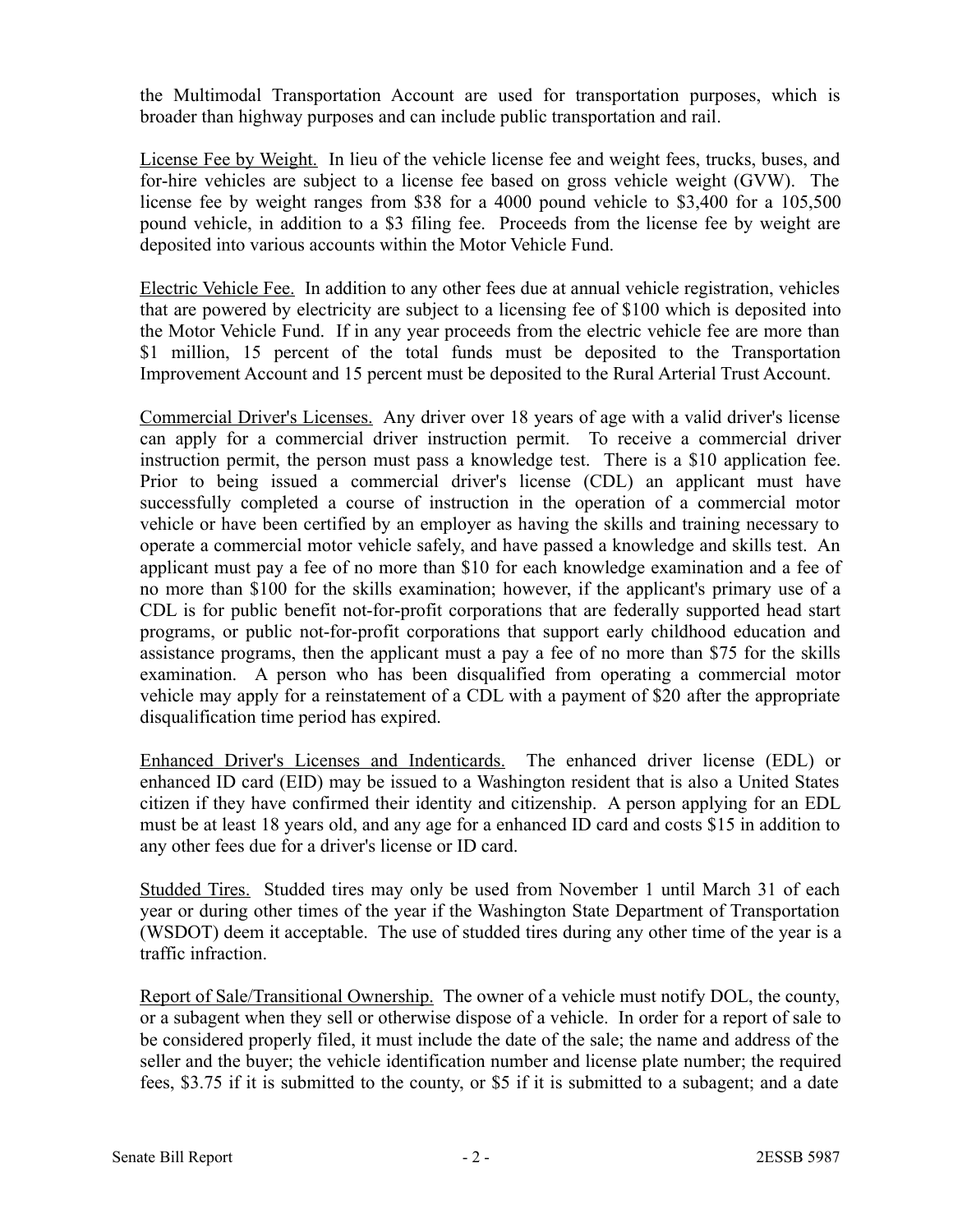stamp by DOL showing that it was received on or before the fifth business day after the date of transfer.

Transportation Benefit District (TBD). A TBD is a quasi-municipal corporation and independent taxing authority that may be established by a county or city for the purpose of acquiring, constructing, improving, providing, and funding transportation improvements within the TBD. A TBD is governed by the legislative authority of the jurisdiction proposing to create it, or by a governance structure prescribed in an interlocal agreement among multiple jurisdictions. A TBD has independent taxing authority to implement the various revenue measures with voter approval. Additionally a TBD may impose a vehicle fee of up to \$20 annually with a majority vote of the governing body if the TBD includes all the territory within the boundaries of the jurisdiction establishing the TBD.

Public Transportation Benefit Area (PTBA). A PTBA is a special-purpose district authorized to provide public transportation service within all or a portion of a county or counties. Cities must be wholly included or excluded. The PTBA is the most common type of district providing public transportation service in the state, with 21 currently in existence. A PTBA located on Puget Sound may also provide passenger-only ferry (POF) service after developing an investment plan. A PTBA may collect fares for service and, with approval of the majority of the voters within the area, impose up to a 0.9 percent sales and use tax within the area.

High Capacity Transportation (HCT) Systems. An HCT system is a system of public transportation services within an urbanized region operating principally on exclusive rightsof-way, and the supporting services and facilities necessary to implement the system, including interim express services and high occupancy vehicle lanes, which, taken as a whole, provides a substantially higher level of passenger capacity, speed, and service frequency than traditional public transportation systems operating principally in general purpose roadways. In the central Puget Sound region, HCT systems may be established and financed by a regional transit authority or a regional transportation investment district. There is currently one regional transit authority that has financed an HCT system, which is Sound Transit. Outside the central Puget Sound region, HCT systems may be established by transit agencies in counties containing an interstate highway that have a population greater than 175,000, which are Benton, Clark, Spokane, Thurston, Whatcom, and Yakima counties. Transit agencies authorized to provide HCT service may seek to finance the system and service with the following voter-approved revenue measures:

- an employer tax of up to \$2 per month per employee;
- rental car sales and use tax not to exceed 2.172 percent; and
- sales and use tax not to exceed 0.9 percent.

Sound Transit. A Regional Transit Authority (RTA) is authorized to use its tax revenues to develop and operate an HCT system. There is currently one RTA, Sound Transit, which operates light rail, commuter rail service, and express bus service in the central Puget Sound. After the approval of the most recent system expansion plan in 2008, Sound Transit imposes a sales and use tax of 0.9 percent, a motor vehicle excise tax of 0.3 percent, and a rental car sales and use tax of 0.8 percent within the boundaries of the Sound Transit district.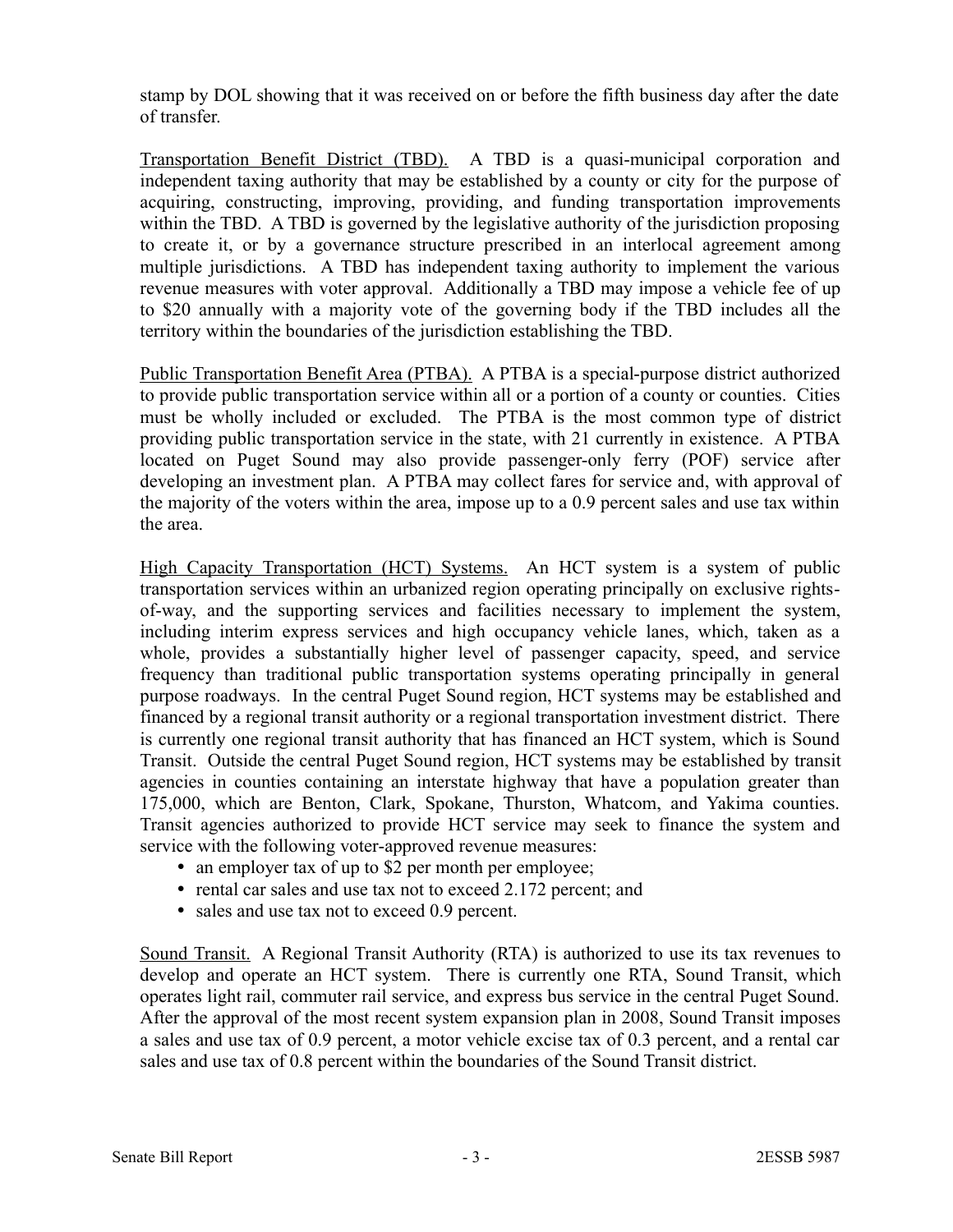Motor Vehicle Excise Tax (MVET). An MVET is a tax paid on the value of a motor vehicle. For the purpose of determining any locally imposed MVET, the value of a vehicle other than a truck or trailer is 85 percent of the manufacturer's base suggested retail price of the vehicle when first offered for sale as a new vehicle, excluding any optional equipment, applicable federal excise taxes, state and local sales or use taxes, transportation or shipping costs, or preparatory or delivery costs, multiplied by the applicable percentage listed in the depreciation schedules. For the purpose of determining any locally imposed MVET, the value of a truck or trailer is the latest purchase price of the vehicle, excluding applicable federal excise taxes, state and local sales or use taxes, transportation or shipping costs, or preparatory or delivery costs, multiplied by the applicable percentage listed in the depreciation schedules based on the year of service of the vehicle since its last sale. The latest purchase year is considered the first year of service.

Property Tax Levy. The state Constitution limits regular property tax levies to a maximum of 1 percent of the property's value – \$10 per \$1,000 of assessed value. The Legislature established individual district rate maximums and aggregate rate maximums to keep the total tax rate for regular property taxes within the constitutional limit. For example, the state levy rate is limited to \$3.60 per \$1,000 of assessed value, county general levies are limited to \$1.80 per \$1,000 of assessed value, county road levies are limited to \$2.25 per \$1,000 of assessed value, and city levies are limited to \$3.375 per \$1,000 of assessed value. These districts are known as senior districts. Junior districts such as fire, library, hospital, and metropolitan park districts each have specific rate limits as well. The tax rates for most of these senior and junior districts must fit within an overall rate limit of \$5.90 per \$1,000 of assessed value. State statutes contain schedules specifying the preferential order in which the various junior taxing district levies will be prorated in the event that the \$5.90 limit is exceeded. Under this prorating system, senior districts are given preference over junior districts.

Property Tax Gap. A few regular property tax levies are not placed into the \$5.90 aggregate rate limit: emergency medical services, conservation futures, affordable housing, certain metropolitan park districts, county ferry districts, criminal justice, fire districts, and county transit. However, these districts are subject to reduction if the rates for these districts, the state property tax, and the districts subject to the \$5.90 limit together exceed the constitutional limit of \$10 per \$1,000 of assessed value. These districts are in what has been called the gap, the \$0.50 remaining after subtracting the \$3.60 state levy and the \$5.90 in local regular levies from the statutory \$10 limit.

**Summary:** Fuel Taxes and Transfers. The motor vehicle fuel tax is increased by \$0.119 per gallon as follows:

- \$0.07 per gallon effective August 1, 2015; and
- $\bullet$  \$0.049 per gallon effective July 1, 2016.

Revenue from the \$0.119 per gallon is distributed into the newly created Connecting Washington Account in the Motor Vehicle Fund.

The rate used to calculate transfers from the Motor Vehicle Fund to the ORV and Nonhighway Vehicle Account, the Marine Fuel Tax Refund Account, and the Snowmobile Account for motor vehicle fuel taxes paid by non-highway users is increased with each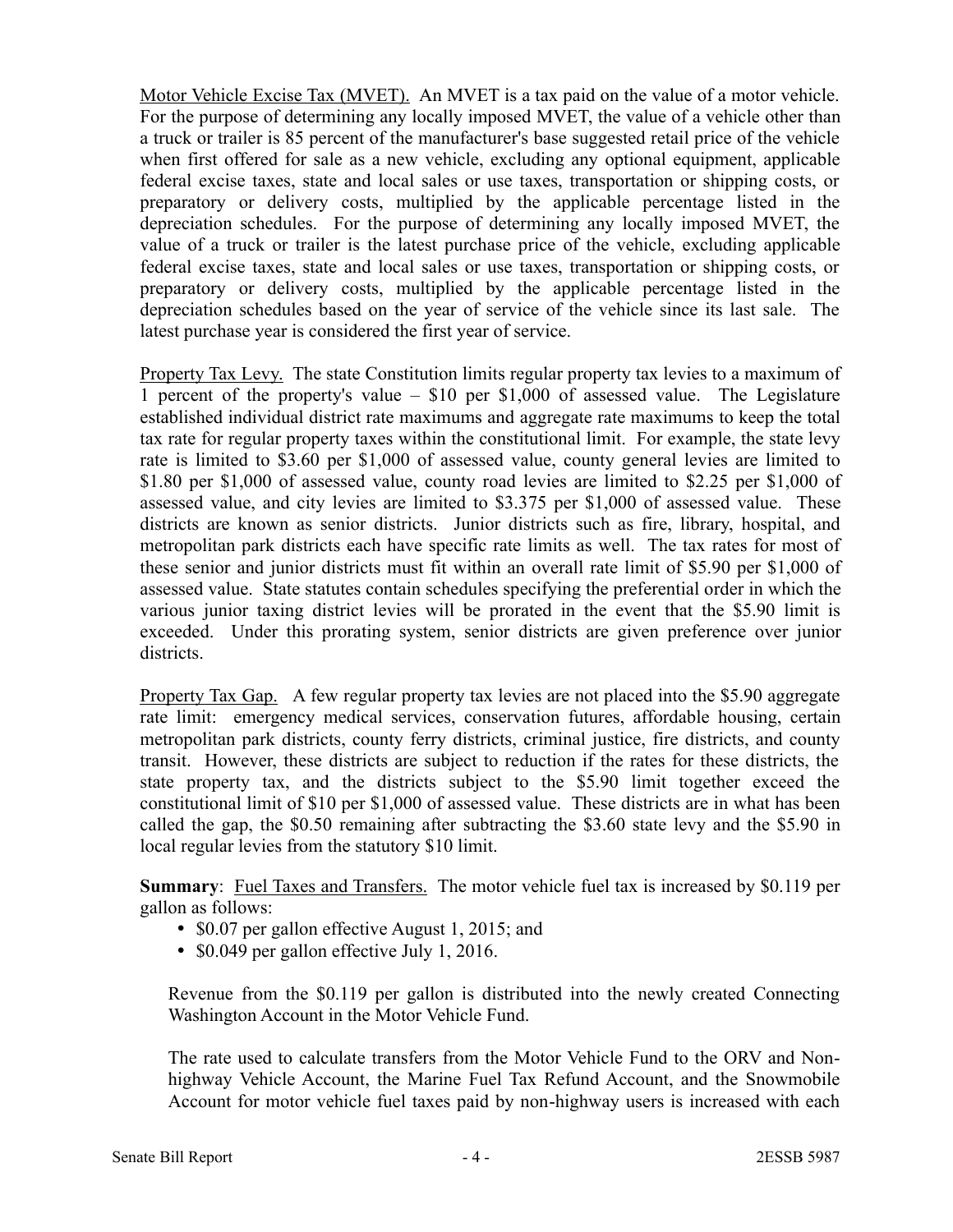increase in motor vehicle fuel taxes to a total of \$0.349 per gallon until July 1, 2031, when the rate will be based on the motor vehicle fuel tax rate in effect at that time.

The handling loss deduction from the motor vehicle fuel tax is repealed.

Weight Fees. Beginning July 1, 2016, weight fees are increased with a scale weigh of up to 14,000 pounds as shown in the table below. Beginning July 1, 2022, an additional \$10 weight fee is added, which is deposited into the Multimodal Transportation Fund unless prior to July 1, 2023, a clean fuel standard policy is initiated or adopted by rule, in which case it is deposited into the Connecting Washington Account.

| Scale   | <i>Current</i> | FY                | $2017$ $FY$ | $2017$ - $FY$ 2022 | $FY$ 2022    |
|---------|----------------|-------------------|-------------|--------------------|--------------|
| Weight  | Fee            | <i>Increase</i>   | $FY$ 2021   | <i>Increase</i>    | Fee          |
|         |                |                   | Fee         |                    |              |
| 4000    | \$10           | $\sqrt{315}$      | \$25        | S10                | <b>S</b> 35  |
| 6000    | \$20           | \$25              | \$45        | $\sqrt{310}$       | <b>S55</b>   |
| 8000    | \$30           | \$35              | \$65        | $\sqrt{310}$       | S75          |
| 10,000  | $\sqrt{32}$    | \$33              | \$65        | $\sqrt{310}$       | S75          |
| 12,000  | \$49           | \$16              | \$65        | \$10               | $\sqrt{575}$ |
| 14,000  | \$60           | \$5               | \$65        | $\sqrt{310}$       | S75          |
| >16,000 | $$72+$         | $\mathbb{S}^{0-}$ | \$72        | $\frac{1}{2}$      | S82          |

FY = Fiscal Year, July 1 through June 30 of each year.

Under the current law, weight fees increase commensurate with the license fee by weight but under this this act, the vehicles with a scale weight above fee is capped at \$72 until 2022, and then \$82. As a result the weight fee for vehicles 16,000 and above would decrease.

License Fee by Weight. Beginning July 1, 2016, the license fee by weight that is imposed on vehicles with a GVW of 10,000 and less is increased by \$15 to \$35. Beginning July 1, 2022, an additional \$10 fee is added on vehicles with a GVW of less than or equal to 12,000, which is distributed to various accounts within the Motor Vehicle Fund, consistent with the distributing of other license fees by weight.

| <b>GVW</b> | <b>Current</b> | <b>FY 2017</b> | IFY            | 2017-FY 2022 | FY 2022 |
|------------|----------------|----------------|----------------|--------------|---------|
|            | Fee            | Increase       | <b>FY 2021</b> | Increase     | Fee     |
|            |                |                | Fee            |              |         |
| 4000       | \$38           | \$15           | l\$53          | \$10         | \$63    |
| 6000       | \$48           | \$25           | \$73           | \$10         | \$83    |
| 8000       | \$58           | \$35           | S93            | \$10         | \$103   |
| 10,000     | \$60           | \$33           | S93            | \$10         | \$103   |

Beginning July 1, 2016, a freight project fee of 15 percent of the license fee by weight is added on vehicles subject to a gross weight that have a GVW of more than 10,000 pounds. Proceeds from the fee are deposited in the Connecting Washington Account.

Driver-Related Fees. The following fee increases are effective July 1, 2016: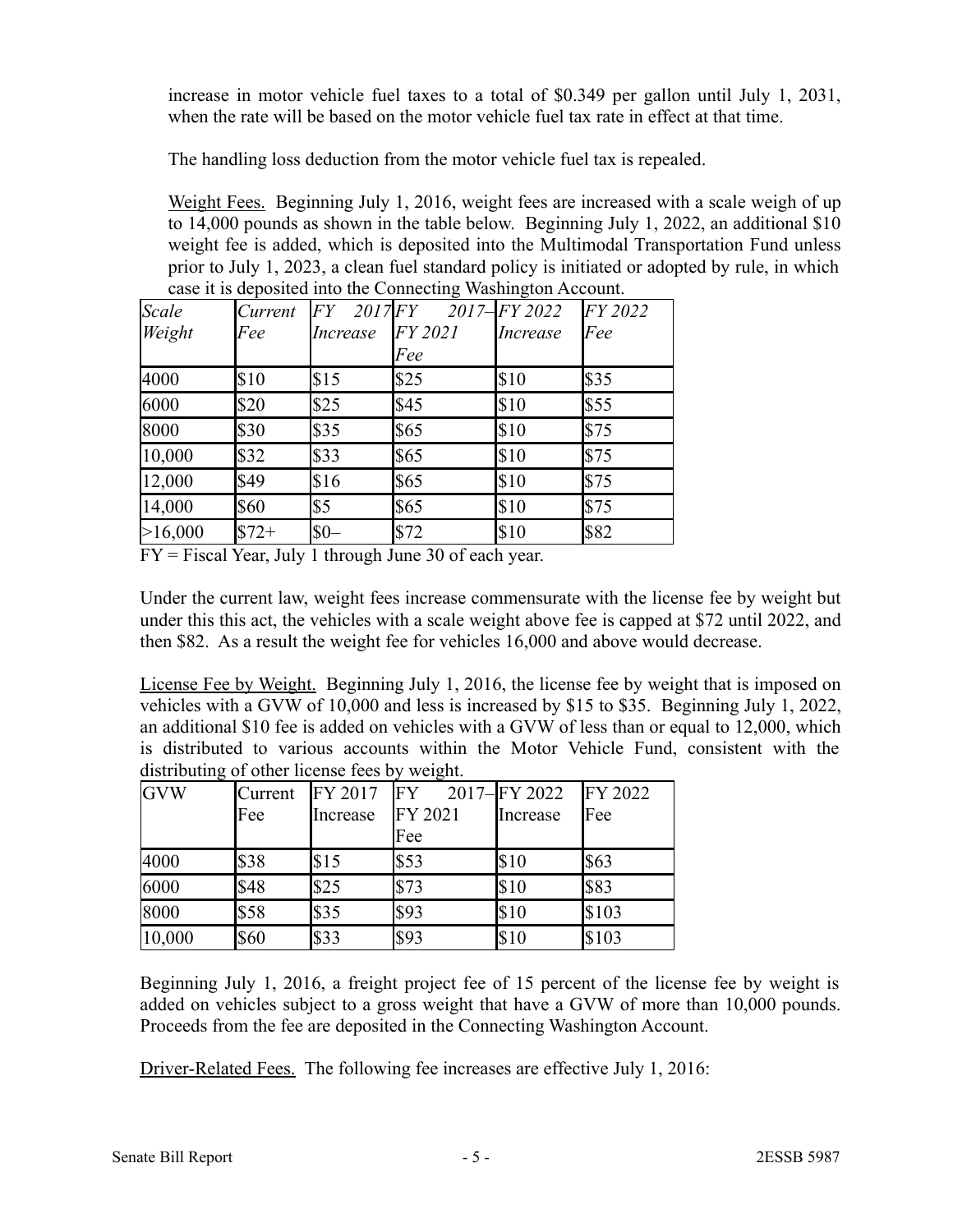| Document or Service                        | <b>Current</b><br>Fee | <b>Proposed</b><br>Fee |
|--------------------------------------------|-----------------------|------------------------|
| CDL Requalification                        | \$20                  | S35                    |
| <b>CDL</b> Instruction Permit              | l\$10                 | <b>S40</b>             |
| CDL Knowledge Exam                         | \$10                  | $\frac{1}{3}$          |
| CDL Classified Skills Exam - reduced       | l\$75                 | $\frac{1}{225}$        |
| CDL Classified Skills Exam                 | \$100                 | \$250                  |
| Enhanced Driver's Licenses and Identicards | \$15                  | $\frac{$54}$           |

The skills exam increases do not impact applicants that intend to drive a school bus. Payment of the CDL knowledge exam fee and the CDL classified skills exam fee entitles the individual to take the test up to two times.

If an enhanced driver's license or identicard is issued for a period other than six years, the fee is \$9 per year.

Proceeds from the driver-related fees are deposited into the Highway Safety Fund unless prior to July 1, 2023, a clean fuel standard policy is initiated or adopted by rule, in which case the additional revenue raised from the driver-related fee increases in this act are deposited into the Connecting Washington Account.

Administrative and Service Fees on Title and Registration Transactions. Beginning July 1, 2016, the services fees that are due on vehicle related registration and title transactions is expanded to include vessel related transactions. Beginning July 1, 2017, service fees, filing fees, license plate technology fees, and license service fees that are imposed on other titling and registration transactions are also applied to report of sale and transitional ownership transactions for a total cost of \$8.75 as shown in the table below. The bolded numbers represent fees that are not currently imposed by location.

|                                          | Subagent                      | Auditor           | DOL                           |
|------------------------------------------|-------------------------------|-------------------|-------------------------------|
| License Plate Technology Fee             | $\boldsymbol{\mathsf{S0.25}}$ | $\$\,0.25$        | 80.25                         |
| License Service Fee                      | <b>SO.50</b>                  | $\$\,0.50$        | $\boldsymbol{\mathit{S0.50}}$ |
| Filing Fee                               | \$3.00                        | \$3.00            | <i><b>\$3.00</b></i>          |
| Subagent Service Fee                     | \$5.00                        | <b>S5.00</b>      | $\boldsymbol{\mathsf{S5.00}}$ |
| <b>Current Total Administrative Fees</b> | \$5.00                        | $\frac{1}{3}3.75$ | $\$\,0.00$                    |
| <b>New Total Administrative Fees</b>     | <b>S8.75</b>                  | <b>S8.75</b>      | $ $ \$8.75                    |

A report of sale that is received by DOL, the county auditor or other agent, or subagent after 21 days becomes effective on the day it is received by DOL, the county auditor or other agent, or subagent.

Studded Tire Fee. Beginning July 1, 2016, a fee of \$5 is added to the sale of each new studded tire, of which the seller retains 10 percent and the remainder is deposited to the Motor Vehicle Fund.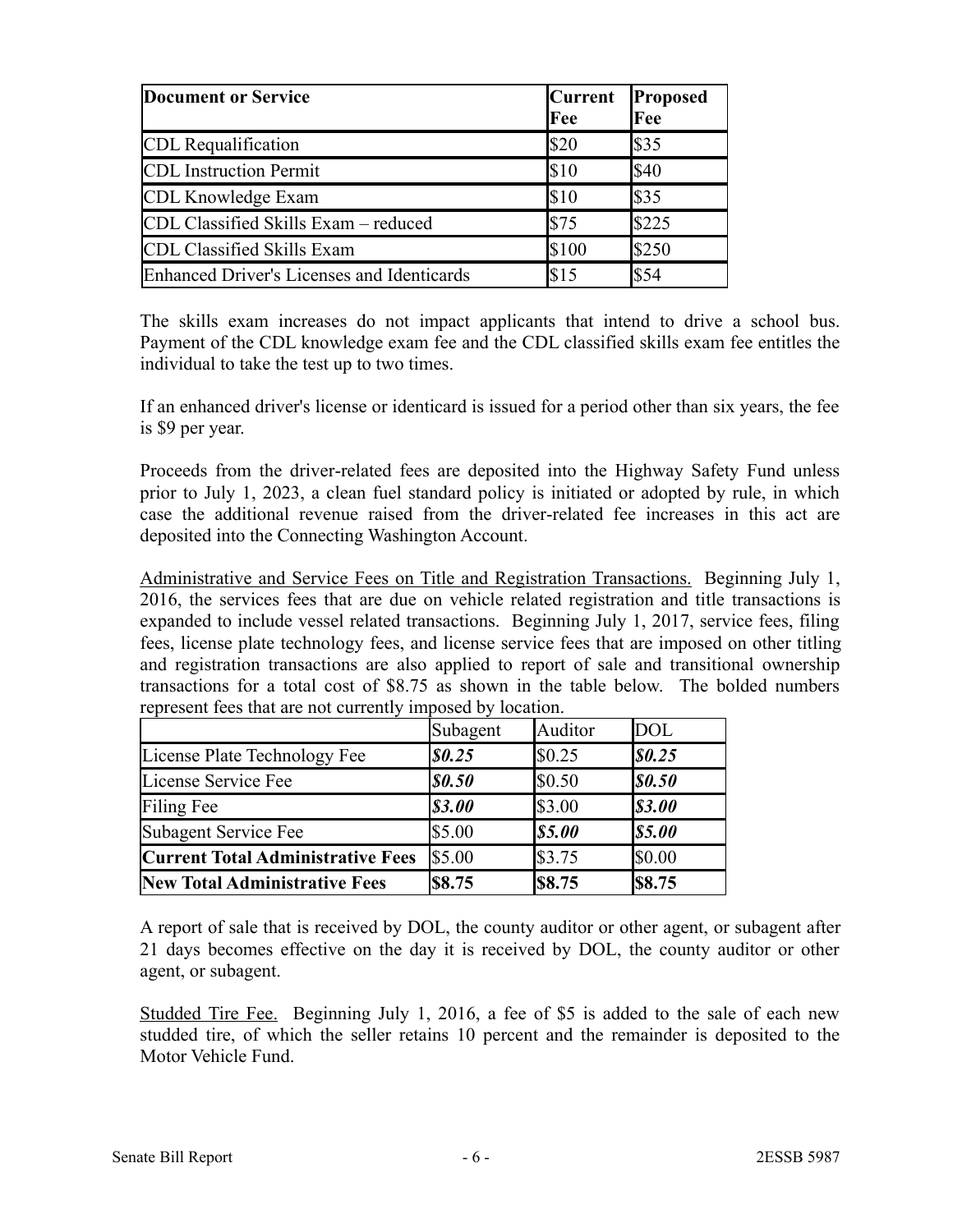Electric Vehicles. Beginning July 1, 2016, the existing \$100 electric vehicle fee is expanded to include plug-in electric hybrids vehicles and an additional \$50 fee is added. Proceeds from the fees are first used to reimburse the Multimodal Transportation Account \$1 million and the remainder is deposited to the Motor Vehicle Fund. An electric vehicle infrastructure bank is created. The purpose of the bank is to provide financial assistance for the installation of publicly accessible electric vehicle charging stations in Washington.

Transportation Benefit Districts. A city or county with overlapping boundaries of a TBD may eliminate the separate entity status and assume the rights, powers, functions, and obligations of the TBD. A TBD may impose a vehicle fee of up to \$40 upon a majority vote of the governing body if a \$20 fee has been in effect for at least 24 months and may increase that fee to \$50 upon a majority vote of the governing body if a \$40 fee has been in effect for at least 24 months. Any increase above \$40 is subject to a referendum. The median income threshold that a TBD may provide a rebate of a vehicle fee is increased from 45 percent to 75 percent and a TBD must follow a material change process if they change a TBD rebate.

Community Transit Sales and Use Tax. A PTBA in a county with a population of 700,000 or more, that also contains a city with a population of 75,000 or more that operates a municipal transit system, may impose an additional sales and use tax of up to 0.3 percent with approval of the voters within the area. Based on the current population and existing public transportation governing structures, the act would only apply to Community Transit in Snohomish County.

Kitsap Transit POF District. The governing body of a PTBA only bordering western Puget Sound with a population of more than 200,000 – currently only Kitsap Transit, may establish one or more POF districts (Districts) within the boundaries of the PTBA. The boundaries of a District may include all or a portion of a city or town if the portion to be included is within the PTBA's boundaries. A District is considered an independent taxing authority, and is governed by the existing governing body of the PTBA that creates the District. A District is authorized to establish, finance, and provide POF service. The District also has specific authority to enter into contracts for POF service, public-private partnerships, design-build or general contractor/construction management, and other alternative procurement processes. A District may also issue certain general obligation and revenue bonds.

Prior to implementing POF service, a District must develop a POF investment plan that contains specific elements. In order to provide POF service, a majority of the voters in the District must approve the POF investment plan and the proposed taxes as part of a single vote.

A District may collect the following revenues for the purpose of implementing the POF investment plan:

- up to a 0.3 percent sales and use tax;
- a commercial parking tax for counties with a population of less than 1 million;
- tolls for passengers, packages, and parking; and
- charges or licensing fees for advertising, leasing space for services to POF passengers, and other revenue-generating facilities.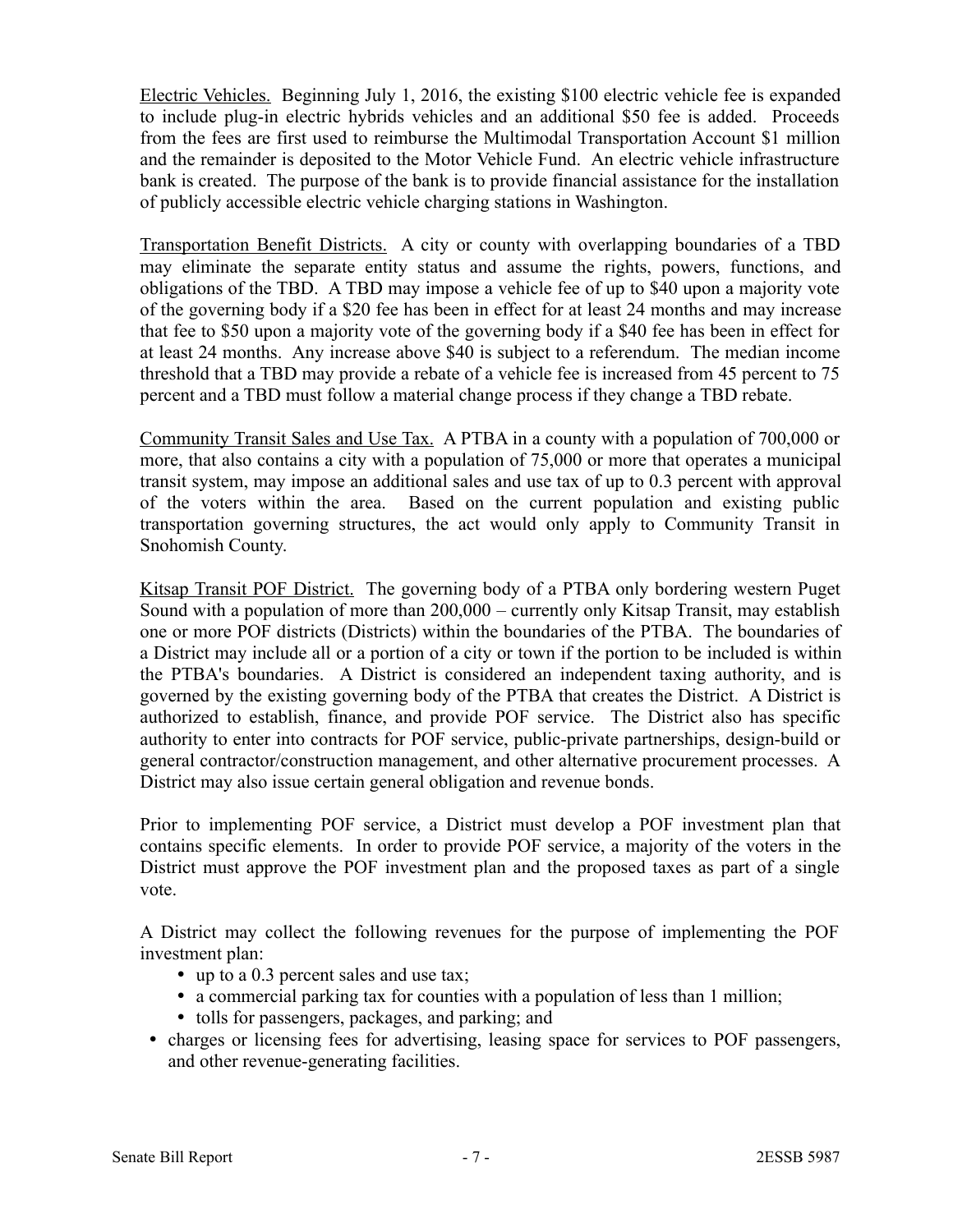Sound Transit. The following taxes may be imposed by and within the boundary of an RTA in a county with a population of 1.5 million or more if approved by a majority of the voters within the boundary of the RTA:

- An MVET of up to 0.8 percent of the value of the vehicle may be imposed, except trucks with a GVW of more than 6000 pounds, farm vehicles, and commercial trailers. The depreciation schedule remains the same as the MVET schedule in effect for the existing MVET until the bonds are repaid and then the schedule switches to the schedule that is in effect at the time the MVET is approved by the voters. The rental car sales and use tax that can be imposed is limited to the same ratio as the MVET that is imposed bears to the amount of the MVET that is allowed;
- The maximum sales and use tax rate is increased by 0.5 percent to a maximum rate of 1.4 percent; and
- A property tax levy of up to \$0.25 per \$1,000 of assessed value may be imposed.

If an RTA imposes any of the taxes authorized above they are prohibited from receiving state grant funding except for transit coordination grants

Distributions to Cities and Counties. A quarterly transfer of funds from the Multimodal Transportation Account and the Motor Vehicle Fund that is distributed evenly to cities and counties is established.

### Tax Preferences.

Alternative Fuel Commercial Vehicle Tax Credits (HB 1396). A credit is created against business and occupation tax and public utility tax for the portion of the purchase price of an alternative fuel commercial vehicle. Credits are limited to \$6 million annually and may be earned through January 1, 2021. A quarterly transfer is established from the Multimodal Transportation Account to the General Fund in amounts equal to the credits taken. These sections are known as the clean fuel vehicle incentives act.

Alternative Fuel Vehicle Sales and Use Tax Exemptions (HB 2087). The sales and use tax exemption on alternative fuel passenger vehicles are extended until July 1, 2019; expanded to include plug in hybrid vehicles; and limited to apply only to vehicles with a selling price of \$35,000 or less. A quarterly transfer is established from the Multimodal Transportation Account to the General Fund in amounts equal to the credits taken.

Commute Trip Reduction Tax Credit Program (HB 1822). The commute trip reduction tax credits and corresponding quarterly transfers from the Multimodal Transportation Account to the General Fund are extended until June 30, 2024, at \$2,750,000 per year.

Other Provisions. A quarterly transfer from the General Fund to the Connecting Washington Account over the 12-year period between fiscal year 2020 and fiscal year 2031 that totals \$518 million is established.

A sales and use tax offset fee that a regional transportation authority must pay until a total of \$518 million has been paid is created.